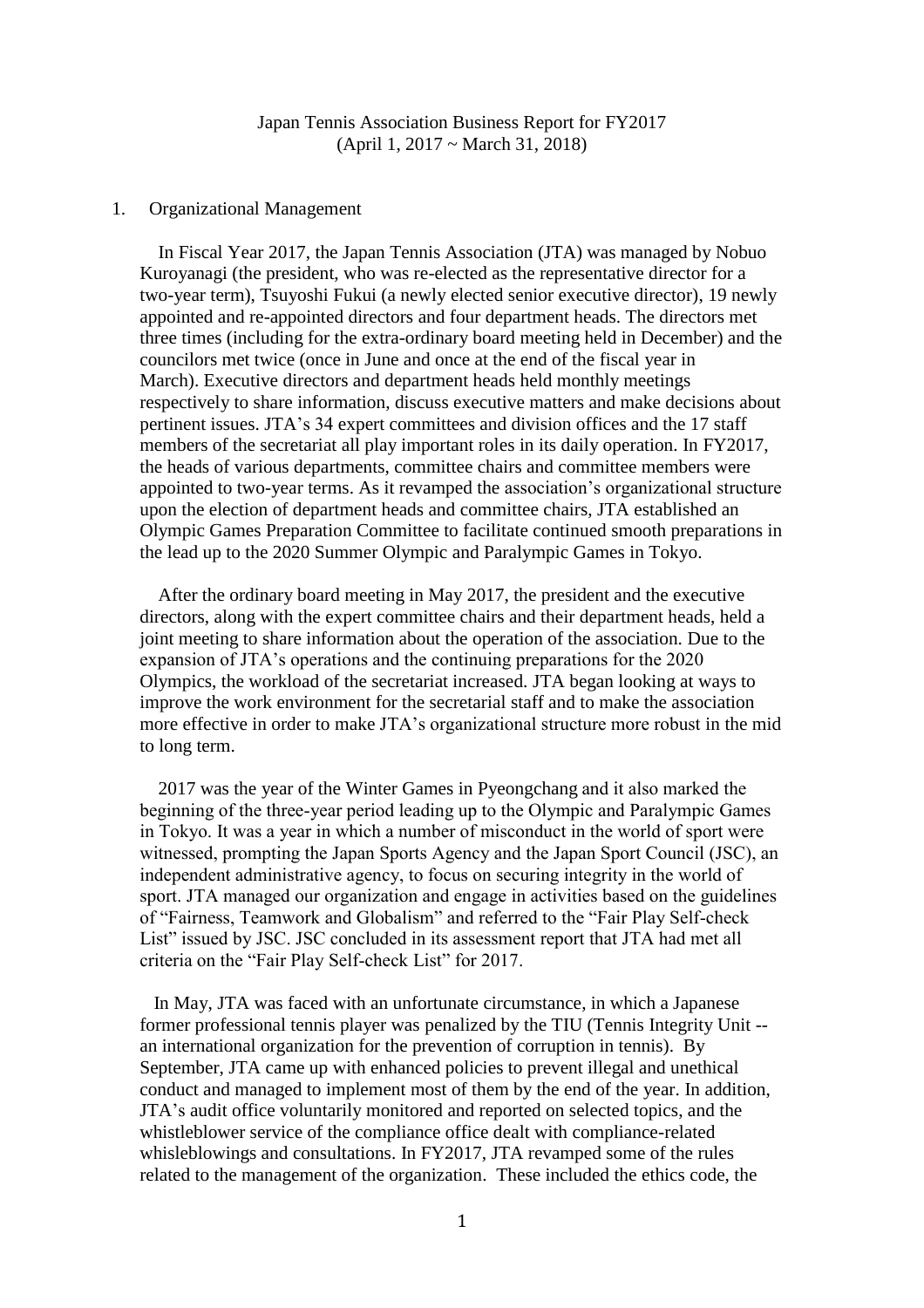job authority, accounting, secretariat's severance pay-related rules, the rules regarding the protection of personal information, and the standards regarding monetary compensation/daily allowances for officers and non-officers.

Fortunately, we did not have any violations of the ethics code that warranted action during the fiscal year. However, one issue that tested JTA's governance was the question of how to deal with the expected financial ramifications being caused by the temporary relocation of the Japan Open site due to the renovation of the Ariake Tennis Forest Park. In response to this issue, JTA based its actions throughout FY2017 on the four-year financial plan put in place at the end of the previous fiscal year and, accordingly, we carefully examined our operation throughout the fiscal year and also made a careful review of the annual balance sheet and the budget for the following year.

Thanks to the strengthening of its governance and compliance policies since its transformation into a public-interest incorporated foundation in 2012 and its campaign to ensure fair play during matches that had been in place since the preceding fiscal year, JTA was able to manage its operations appropriately in the course of FY 2017. At the meeting of executive directors held in February of this year, JTA reviewed its track record in terms of governance, compliance and enhancement of our policies to ensure fair play from the standpoint of "securing integrity in tennis", thus enabling JTA to use the review as a reference of its management today and in the future.

One important aspect of our effective organizational management is the ability to work efficiently with its regional and prefectural tennis associations. As he did last year, our president visited the nine regional tennis associations during the fiscal year and held hearings with representatives of thr regional associations, together with those from prefectural and city associations in the regions, to get feedback from the people in various regions in order to learn more about the current state of tennis in Japan. Furthermore, JTA strengthened its information sharing and cooperation with the Japan Tennis Consortium through periodical exchanges of ideas concerning issues that Japanese tennis is being asked to address. Since tennis is an Olympic and Paralympic sport, 2017 also saw the enhancement of JTA's collaboration with ITF leading up to 2020.

## 2. Business Operations

JTA's business activities in FY2017 went according to plan. Exceptions were the action taken by TIU against our former player in May, the difficulties faced by some tournaments due to the unusually large amount of rain in the fall, and the withdrawal of Kei Nishikori from the Japan Open due to injury. However, thanks to the efforts and cooperation of all those involved, JTA was able to handle these situations effectively. Furthermore, going through these difficult experiences reaffirmed for us the importance of risk management in running our association.

JTA increased the amount of funding dedicated to supporting TENNIS Play & Stay in local areas and increased the number of TENNIS Play & Stay staff. Thanks to revisions in the elementary school curriculum, the door has been opened for tennis to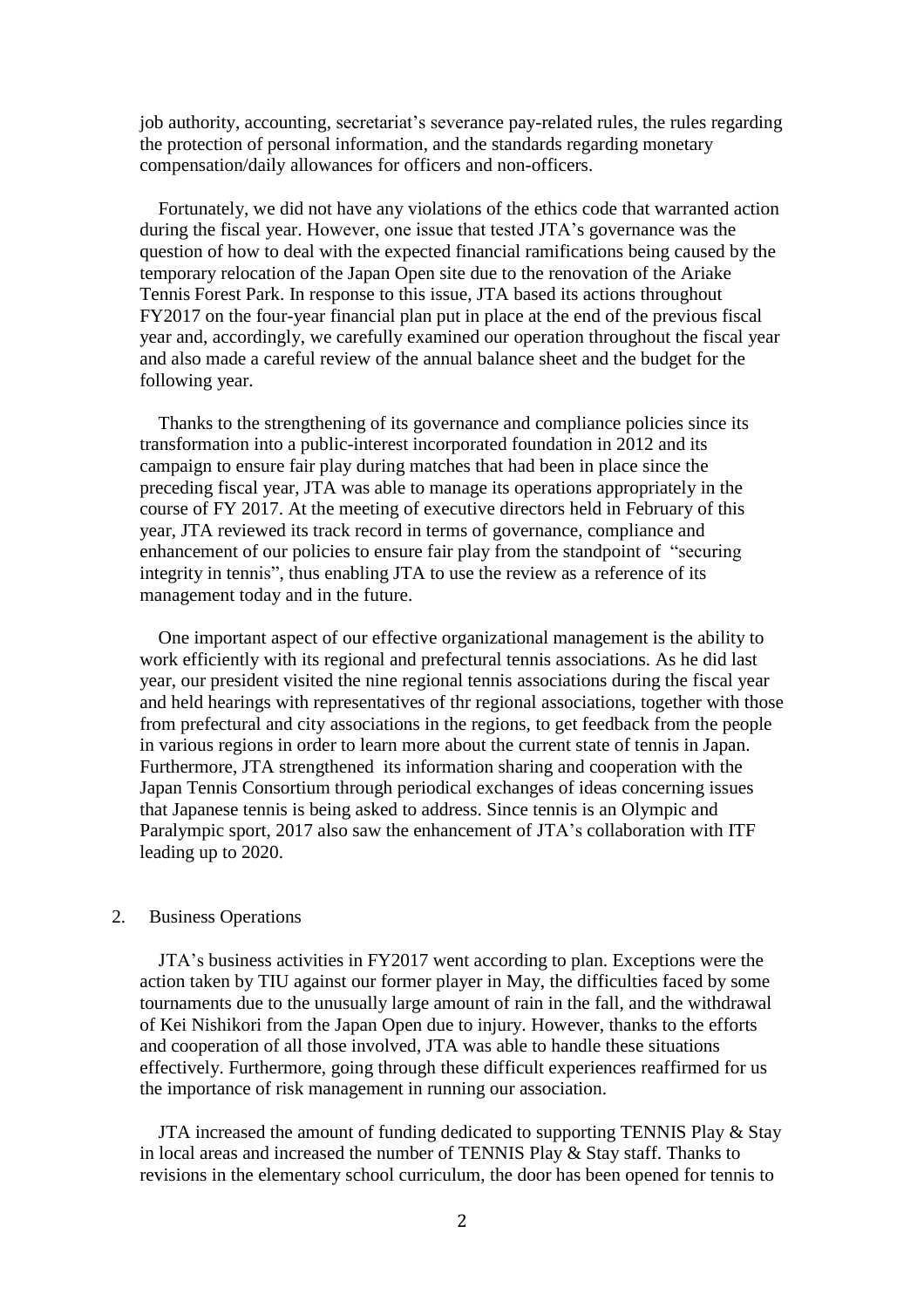be incorporated into the elementary school curriculum starting in 2020. In the circumstances, JTA sent the Tennis P& S instructional booklet to 20,000 elementary schools nationwide for their review, along with a request to consider the inclusion of tennis in their curriculum. Moreover, recognizing the launching of the national system of high school extra-curricular club activity supporters as an institutional reform to help improve the environment for high school tennis, JTA provided pertinent information at training sessions for certified tennis instructors including the annual JTA Conference. Regarding the issue of no acceptance of tennis (loan, not soft) as an official game of the National Junior High School Athletic Tournament organized annually by the All Japan Junior High School Athletic Federation, JTA continued cooperating with the related organizations by focusing on the Chugoku and Kanto regions with the goal of achieving the joint benchmark of 6 memberships out of a total of 9 regions.

JTA believes that maintaining the foundations of and enhancing the environment for strengthening and promoting the popularization of tennis are key missions of JTA. In this regard, JTA, in cooperation with regional and prefectural tennis associations, established the junior JPIN with a view to initiate a test run of the program in April 2018 and a junior ranking system. JTA believes that the launch of the junior JPIN relates to the guidelines – Fairness, Teamwork and Globalism – set forth by the association in the sense that it will help create a fair competitive environment for Japanese junior tennis players as a result of JTA's joint work with member associations to bring Japan to the global standard in the field of junior ranking.

Regarding player development, a mid- to long-term strategic plan was eventually formulated in March this year and goals leading up to the Olympic and Paralympic Games in 2020 and beyond were determined. In addition to overseas tours for special junior development, NTC training camps, and the Shuzo Challenge (all of which are funded by the JTA), JTA implemented various support systems for the current national team as well as the next generation of players and made provisions for the development and support of promising athletes utilizing public subsidies and commissions. Furthermore, based on a memorandum of mutual cooperation between JTA and FFT (Federation Francais de Tennis), signed in September 2016, three female players from our U22 National Team and two JTA coaches attended FFT's national training center and participated in a joint training session with French players in the same age group.

This March, JTA selected Kei Nishikori and Naomi Osaka as MPAs (Medal Potential Athletes) for the Olympic Games in Tokyo from the pool of players who made next year's national teams. In 2017, our Davis Cup team beat Brazil in the World Group playoff only to lose to Italy in the first round of the World Group. As a result, they will play again in the World Group playoff in 2018.

Japan won the finals of the Fed Cup Asia/Oceania Group 1 in February of this year and advanced to the World Group 2 playoff. On April  $21<sup>st</sup>$  and  $22<sup>nd</sup>$  of this year, Japan claimed victory over Great Britain in a playoff and accomplished a return into the World Group 2. In the juniors division, Japan found success for the first time since 2012, placing third in the World Junior Boys 14 and Under, and in 2017, Japan won both boys' and girls' ITF Asia 12 and Under. Naomi Osaka won the championship at Indian Wells in March. It was the first win by a Japanese woman in one of the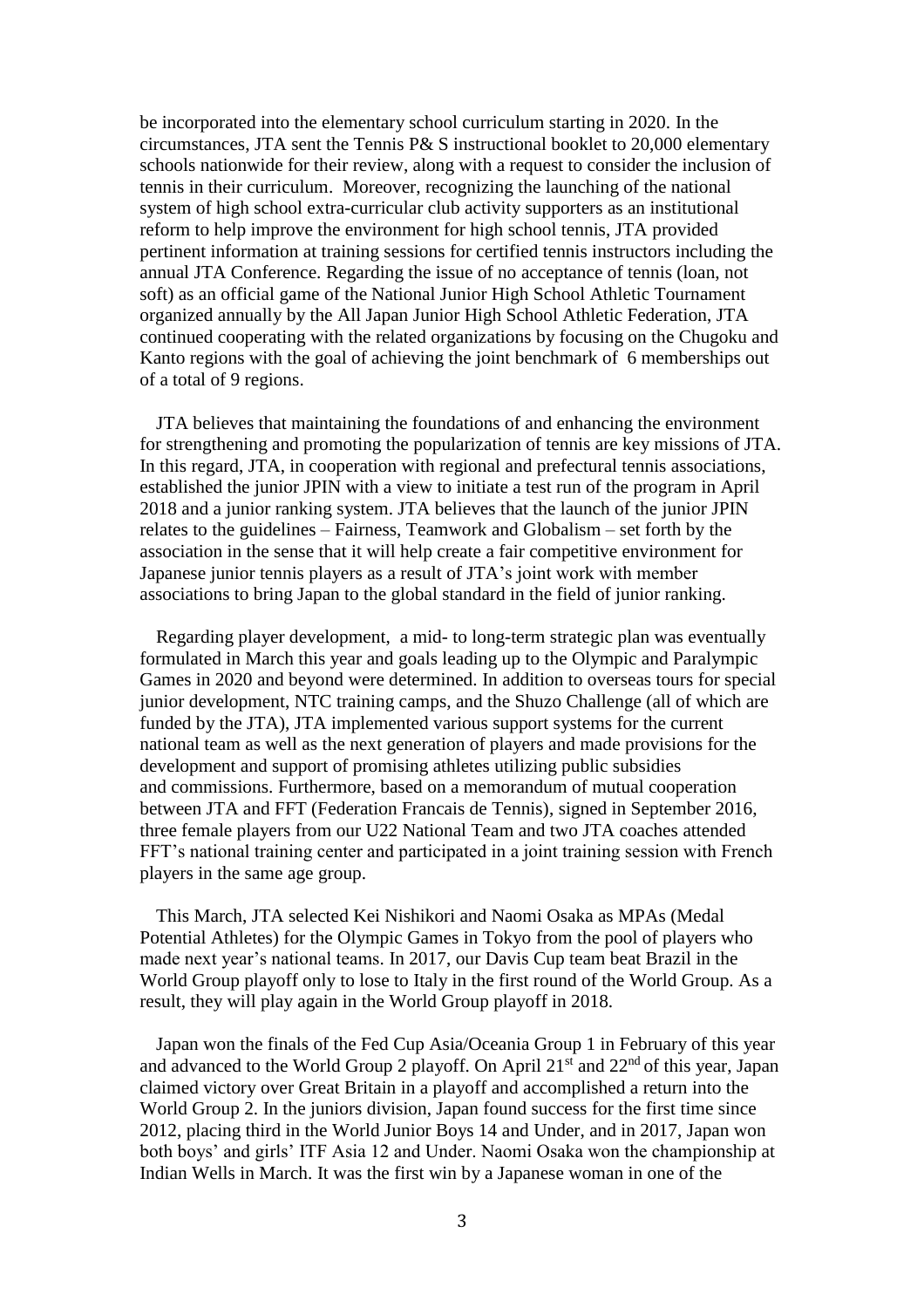premier mandatory events that rank immediately below the Grand Slams, and thus great news for women's tennis in Japan.

The case of illegal betting and match-fixing by a Japanese former player reaffirmed the importance of educating junior players in the ethics of tennis, as well as the value of adhering to "The Five-point Self-Judgement Principle," which JTA had been working to implement since the preceding year. After the national tournaments of all age groups last summer, "The Five Rules of Self Judgement" directive and the "Handshake, Greeting and Fair Play" movement were combined into one directive. Last year, at the meeting of executive directors in September, JTA reaffirmed its commitment to preventing illegal and/or unethical conduct and to continuing to promote fair play by encouraging players to engage in such activities at all levels juniors, students, adults and seniors.

JTA's training sessions are designed for players who are registered as professionals and certified instructors. In response to the request of the central sport agency to improve governance and compliance, JTA addressed compliance in our training sessions and seminars, including the JTA Conference.

Since FY 2016, JTA worked hard to remedy the situation where registered professional tennis players had not completed the designated obligatory face-to-face educational training session. As a result, JTA was able to achieve a satisfactory result in this respect in FY 2017. Since April of last year, everyone is required to complete mandatory pre-registration training via e-learning before applying for registration as a professional. There also has been a change in automatic renewal of membership based on automatic debit of the registration fee. Starting in December, every player is required to complete the e-learning session prior to renewing his or her registration annually.

In FY2017, JTA also started implementing strategies to mitigate heat stroke at tournaments among players, coaches/trainers, and tournament staff. JTA publicized the five basic rules for preventing heat stroke and distributed fans with the five rules printed on them at junior tournaments during the height of the summer heat, which were well received. Furthermore, the way in which matches at junior tournaments are played during the summer was re-evaluated and the All Japan Junior and All Japan Junior High School Doubles tournaments changed the way the matches were played to reduce the incidence of heat stroke. We also prepared for the establishment of a JTA-certified tennis trainer provision as part of our efforts to enhance policies for ensuring the safety and security of players during tournaments.

To meet the demands of globalization, JTA put into practice some concrete programs based on the memorandum of cooperation we made with FFT. JTA also hosted the East Asian Junior Team Tennis during the All Japan Tennis Championships and, in August, created and promoted a JTA website in English, which provides basic information about the JTA. In February ITF established an ITF transition tour that will begin operations in 2019. This could impact international tournaments held in Japan as well as the career paths of tennis players who seek to play internationally. Starting with the meeting of international tournament directors, held in Japan in February, JTA began to lay the groundwork for more changes to come.